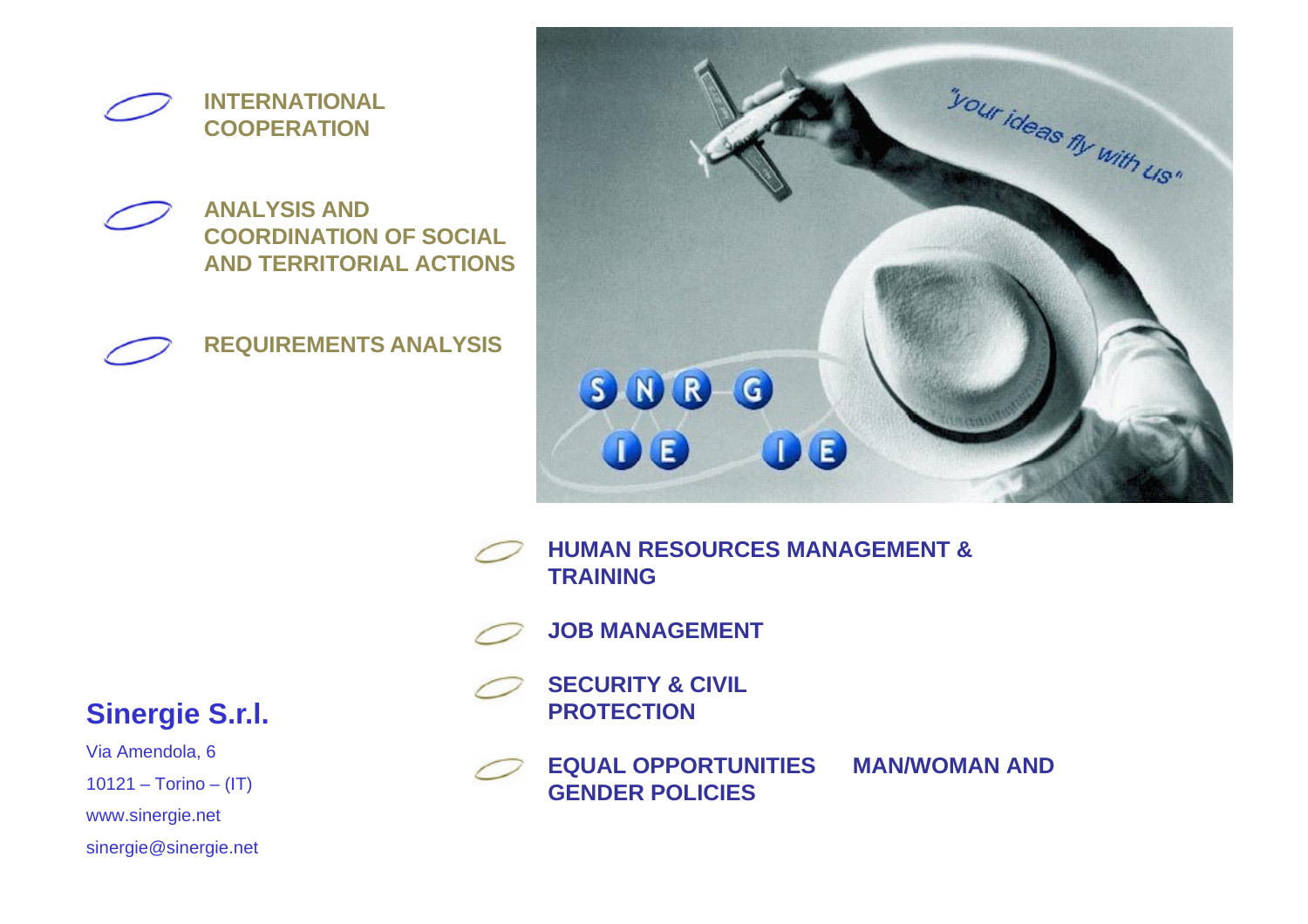

# **OUR EXPERIENCE FOR OUR PASSION:**

## **THE PEOPLE**

**Prevention and efficient crisis management** : one of the major societal and economic challenge faced by Europe for the future.



- Major problems faced by those operating both directly on the field and in the management areas:
	- To maintain **control of the elements**
	- To follow a coordinated and effective **plan of operations**
	- To give the **right weight to each factor**

The answer: systemic and/or aimed actions focused on human, organisational, environmental and technical factors, with **an holistic approach.**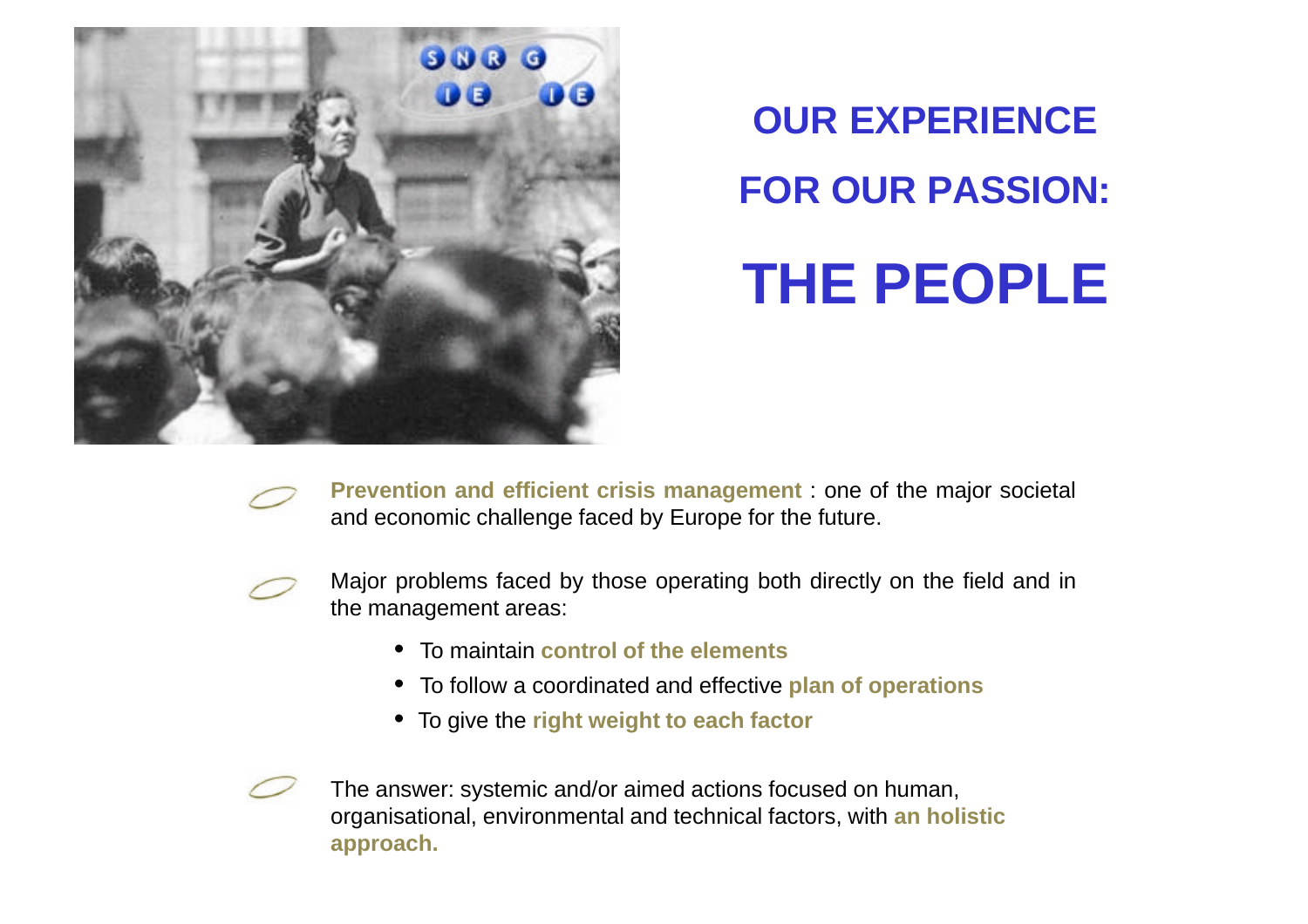

### **HUMAN RESOURCES in Security & Civil Protection**

### **HUMAN RESOURCES IN SECURITY E SAFETY TO US MEAN**

- ENHANCING INTEGRATION AMONG THE VARIOUS ENTITIES AND FUNCTIONS INVOLVED IN PLANNING AND PLAYING IN SECURITY AND SAFETY ACTIONS
	- EMPOWERMENT OF HUMAN RESOURCES



LEARN TO BE PROACTIVE AND PREVENTIVE TO IMPACTS

### **THROUGH**

- $\oslash$  Requirement analysis
- Organisational problem solving
- **Best practices and lessons learned**
- $\oslash$  Training actions